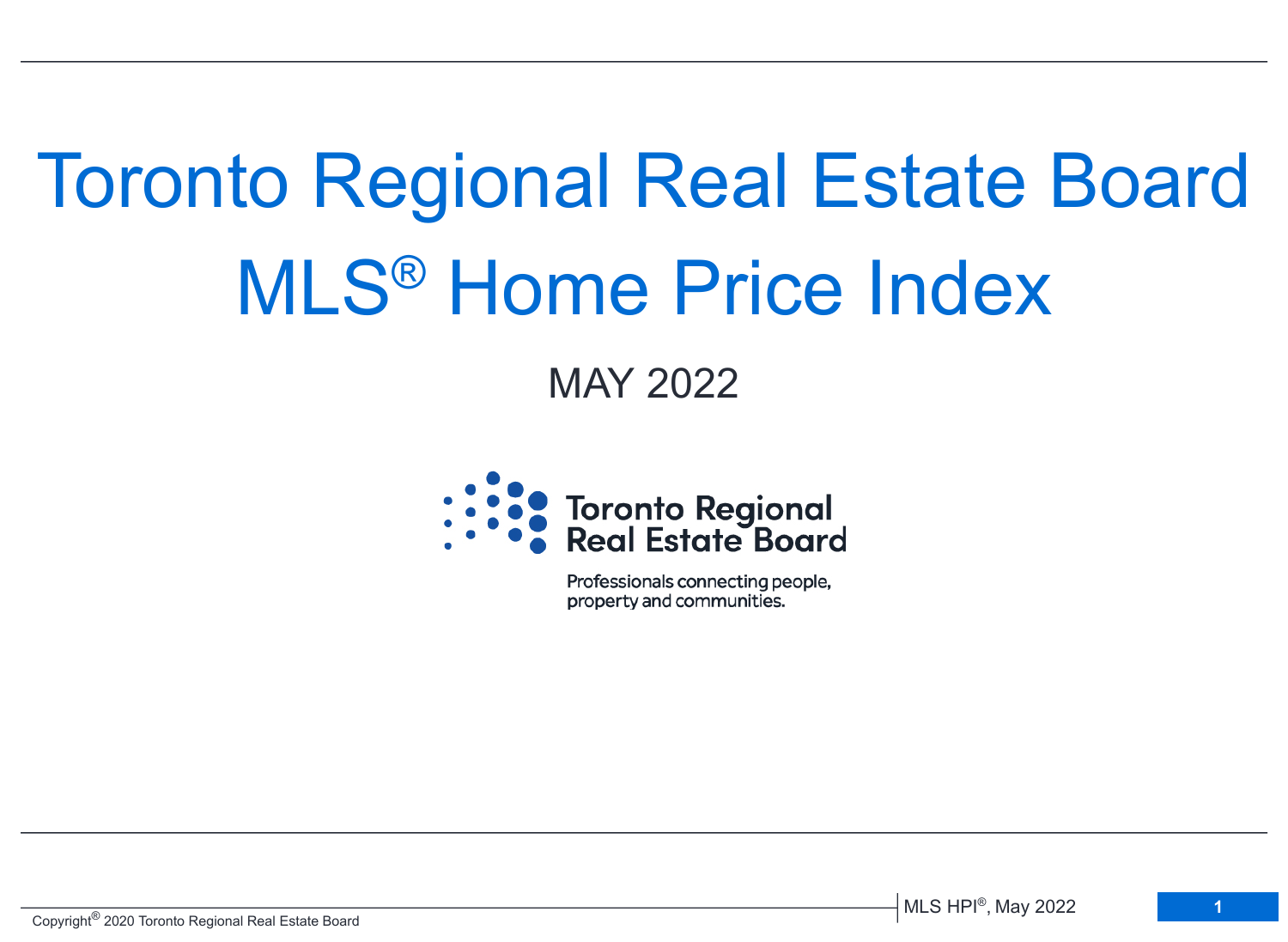#### FOCUS ON THE MLS HOME PRICE INDEX

## ALL TRREB AREAS INDEX AND BENCHMARK PRICE, MAY 2022

|                                  | <b>Composite</b> |           |                          | <b>Single Family Detached</b> |           |                          | <b>Single Family Attached</b> |           |                          | <b>Townhouse</b> |                  |                | <b>Apartment</b> |         |                         |
|----------------------------------|------------------|-----------|--------------------------|-------------------------------|-----------|--------------------------|-------------------------------|-----------|--------------------------|------------------|------------------|----------------|------------------|---------|-------------------------|
|                                  | <b>Index</b>     |           | Benchmark Yr./Yr. % Chq. | Index                         |           | Benchmark Yr./Yr. % Chq. | Index                         |           | Benchmark Yr./Yr. % Chg. | <b>Index</b>     | <b>Benchmark</b> | Yr./Yr. % Chq. | <b>Index</b>     |         | Benchmark Yr./Yr. % Chg |
| <b>TREB Total</b>                | 398.8            | 1,261,800 | 23.89%                   | 409.5                         | 1,601,400 | 22.83%                   | 428.9                         | 1.216.700 | 23.64%                   | 434.0            | 928,800          | 24.93%         | 404.0            | 804.000 | 28.29%                  |
| <b>Halton Region</b>             | 402.9            | 1,288,000 | 16.95%                   | 422.6                         | 1,630,100 | 16.32%                   | 443.6                         | 1,121,800 | 19.28%                   | 413.5            | 850,100          | 13.51%         | 430.0            | 733,500 | 24.53%                  |
| <b>Burlington</b>                | 400.0            | 1,123,300 | 14.48%                   | 437.1                         | 1,447,100 | 12.60%                   | 451.2                         | 1,078,000 | 15.51%                   | 421.3            | 810,600          | 12.44%         | 464.4            | 697,100 | 25.92%                  |
| <b>Halton Hills</b>              | 446.7            | 1,324,900 | 22.75%                   | 429.1                         | 1,420,200 | 23.34%                   | 445.8                         | 1,003,000 | 20.13%                   | 467.2            | 730,200          | 16.92%         | 419.3            | 780,700 | 23.32%                  |
| Milton                           | 357.8            | 1,178,100 | 17.81%                   | 354.2                         | 1,510,400 | 17.09%                   | 436.0                         | 1,052,900 | 20.18%                   | 437.5            | 825,600          | 13.17%         | 396.5            | 746,300 | 23.44%                  |
| Oakville                         | 410.9            | 1,510,300 | 16.53%                   | 427.3                         | 1,929,200 | 16.24%                   | 456.5                         | 1,264,500 | 20.45%                   | 383.8            | 929,200          | 13.25%         | 426.6            | 782,000 | 23.15%                  |
| <b>Peel Region</b>               | 477.6            | 1,240,900 | 28.66%                   | 431.6                         | 1,580,000 | 27.73%                   | 430.2                         | 1,147,800 | 28.07%                   | 443.9            | 938,800          | 29.80%         | 429.1            | 735,100 | 35.11%                  |
| <b>Brampton</b>                  | 436.4            | 1,198,900 | 29.88%                   | 431.4                         | 1,412,800 | 29.59%                   | 447.5                         | 1,097,300 | 28.89%                   | 460.0            | 861,600          | 31.47%         | 478.2            | 703,400 | 44.69%                  |
| Caledon                          | 461.4            | 1,667,100 | 30.27%                   | 457.4                         | 1,775,000 | 29.21%                   | 487.6                         | 1,215,100 | 30.20%                   | 476.2            | 1,116,700        | 30.79%         | ×,               |         |                         |
| Mississauga                      | 493.4            | 1,235,400 | 27.30%                   | 434.7                         | 1,765,800 | 25.53%                   | 429.0                         | 1,228,300 | 26.96%                   | 456.7            | 970,400          | 29.45%         | 419.0            | 741,200 | 33.40%                  |
| <b>City of Toronto</b>           | 337.8            | 1,230,900 | 20.04%                   | 419.7                         | 1,874,900 | 17.30%                   | 424.1                         | 1,437,600 | 15.31%                   | 421.1            | 995,000          | 24.70%         | 401.5            | 833,100 | 26.50%                  |
| <b>York Region</b>               | 408.1            | 1,499,600 | 28.45%                   | 413.8                         | 1,822,200 | 26.47%                   | 431.4                         | 1,301,100 | 30.53%                   | 408.4            | 1,043,800        | 30.52%         | 372.4            | 784,300 | 33.38%                  |
| Aurora                           | 467.1            | 1,547,200 | 29.32%                   | 441.4                         | 1,852,300 | 30.24%                   | 469.1                         | 1,219,100 | 30.63%                   | 366.8            | 1,009,200        | 19.25%         | 389.8            | 744,100 | 30.85%                  |
| East Gwillimbury                 | 392.3            | 1,459,100 | 24.07%                   | 387.4                         | 1,513,500 | 23.85%                   | 422.5                         | 993,800   | 31.54%                   | $\sim$           | ÷.               | ÷.             | $\sim$           | $\sim$  |                         |
| Georgina                         | 456.0            | 941,700   | 27.59%                   | 460.6                         | 946,500   | 27.34%                   | 494.1                         | 874,500   | 36.27%                   | ٠                |                  |                |                  |         |                         |
| King                             | 444.0            | 2,120,500 | 29.48%                   | 446.0                         | 2,359,800 | 29.20%                   | 381.6                         | 1,102,000 | 37.02%                   | ÷                |                  | $\sim$         | 358.6            | 839,200 | 28.03%                  |
| Markham                          | 415.9            | 1,493,900 | 30.17%                   | 446.3                         | 1,980,000 | 25.58%                   | 451.0                         | 1,388,700 | 31.68%                   | 415.6            | 1,070,600        | 34.32%         | 362.7            | 800,100 | 37.28%                  |
| Newmarket                        | 414.2            | 1,360,700 | 28.95%                   | 403.4                         | 1,501,900 | 27.66%                   | 403.6                         | 1,113,200 | 30.61%                   | 433.6            | 905,000          | 21.70%         | 376.0            | 674,200 | 29.43%                  |
| <b>Richmond Hill</b>             | 403.6            | 1,593,200 | 26.44%                   | 417.5                         | 2,094,700 | 23.45%                   | 408.2                         | 1,341,200 | 28.93%                   | 409.5            | 1,108,500        | 41.16%         | 382.3            | 744,700 | 31.10%                  |
| Vaughan                          | 381.7            | 1,533,700 | 27.79%                   | 411.6                         | 1,977,300 | 26.61%                   | 424.7                         | 1,352,400 | 29.32%                   | 404.3            | 1,065,800        | 30.42%         | 361.0            | 808,000 | 31.42%                  |
| Whitchurch-Stouffville           | 398.9            | 1,594,700 | 30.44%                   | 384.3                         | 1,774,900 | 28.66%                   | 462.5                         | 1,192,700 | 35.99%                   | 496.1            | 967,300          | 16.78%         | 388.6            | 769,000 | 30.18%                  |
| <b>Durham Region</b>             | 461.7            | 1,110,500 | 28.50%                   | 450.8                         | 1,205,900 | 28.25%                   | 479.6                         | 949,100   | 28.48%                   | 509.7            | 790,000          | 30.42%         | 419.5            | 703,000 | 35.76%                  |
| Ajax                             | 461.7            | 1,192,000 | 28.43%                   | 454.7                         | 1,314,500 | 28.41%                   | 452.6                         | 1,048,600 | 28.58%                   | 471.6            | 835,700          | 27.53%         | 415.8            | 687,300 | 37.50%                  |
| <b>Brock</b>                     | 413.6            | 806,500   | 28.25%                   | 415.5                         | 805,300   | 28.08%                   | $\sim$                        | $\sim$    | $\omega$                 | $\sim$           | $\sim$           | $\sim$         | $\sim$           | $\sim$  |                         |
| Clarington                       | 431.6            | 982,000   | 25.36%                   | 438.6                         | 1,079,400 | 25.14%                   | 444.1                         | 795,000   | 22.38%                   | 528.6            | 805,000          | 31.20%         | 369.8            | 671,900 | 39.34%                  |
| Oshawa                           | 507.3            | 986,200   | 29.38%                   | 482.4                         | 1,051,600 | 28.92%                   | 516.8                         | 829,400   | 29.26%                   | 556.2            | 743,100          | 34.77%         | 493.1            | 616,400 | 39.93%                  |
| Pickering                        | 441.0            | 1,228,500 | 27.60%                   | 441.5                         | 1,459,300 | 27.82%                   | 452.9                         | 1,063,800 | 26.61%                   | 474.7            | 823,100          | 27.47%         | 402.9            | 755,000 | 33.76%                  |
| Scugog                           | 415.3            | 1,131,600 | 29.98%                   | 412.7                         | 1,142,800 | 30.11%                   | 443.8                         | 854,400   | 31.89%                   | $\omega$         | ÷                | $\sim$         | $\omega$         | $\sim$  |                         |
| Uxbridge                         | 440.2            | 1,447,900 | 28.56%                   | 417.5                         | 1,507,500 | 28.19%                   | 411.4                         | 1,071,600 | 28.80%                   | 535.9            | 842,500          | 28.30%         | 365.0            | 880,400 | 34.74%                  |
| Whitby                           | 472.9            | 1,245,100 | 31.32%                   | 465.0                         | 1,361,100 | 30.54%                   | 488.0                         | 1,036,500 | 33.01%                   | 499.2            | 794,300          | 29.36%         | 429.1            | 735,100 | 34.47%                  |
| <b>Dufferin County</b>           | 440.1            | 923,300   | 23.07%                   | 434.7                         | 1,052,500 | 22.35%                   | 453.9                         | 813,800   | 23.34%                   | 497.1            | 695,400          | 33.84%         | 456.8            | 615,800 | 46.69%                  |
| Orangeville                      | 440.1            | 923,300   | 23.07%                   | 434.7                         | 1,052,500 | 22.35%                   | 453.9                         | 813,800   | 23.34%                   | 497.1            | 695,400          | 33.84%         | 456.8            | 615,800 | 46.69%                  |
| <b>Simcoe County</b>             | 379.3            | 1,027,600 | 24.89%                   | 381.3                         | 1.078.600 | 24.00%                   | 404.5                         | 883,900   | 27.76%                   | 510.7            | 761,900          | 28.87%         | 434.4            | 702.400 | 31.92%                  |
| Adjala-Tosorontio                | 457.5            | 1,285,700 | 24.66%                   | 458.0                         | 1,287,000 | 24.73%                   | $\sim$                        | ÷         | $\sim$                   | $\sim$           |                  | $\sim$         | $\sim$           |         |                         |
| <b>Bradford West Gwillimbury</b> | 467.8            | 1.303.300 | 29.58%                   | 466.4                         | 1,368,000 | 27.75%                   | 475.5                         | 1.065.700 | 31.72%                   | 482.9            | 775,500          | 33.18%         | 398.1            | 677,500 | 32.92%                  |
| Essa                             | 427.5            | 901,100   | 24.02%                   | 418.3                         | 955,300   | 22.67%                   | 498.5                         | 794,100   | 26.36%                   | 556.3            | 748,800          | 25.55%         | $\sim$           | ÷.      |                         |
| Innisfil                         | 486.4            | 933,900   | 22.55%                   | 489.3                         | 940,000   | 22.39%                   | 484.6                         | 781,600   | 24.67%                   | 391.0            | 360,100          | 40.80%         | 387.4            | 744,200 | 30.00%                  |
| Barrie                           |                  | $\sim$    | ä,                       |                               |           |                          | $\sim$                        |           |                          | ÷                |                  | $\sim$         | $\sim$           |         |                         |
| New Tecumseth                    | 430.8            | 986,000   | 25.01%                   | 428.8                         | 1,106,700 | 23.82%                   | 453.9                         | 814,800   | 25.08%                   | 468.8            | 849,000          | 30.29%         | 460.1            | 684,700 | 31.80%                  |